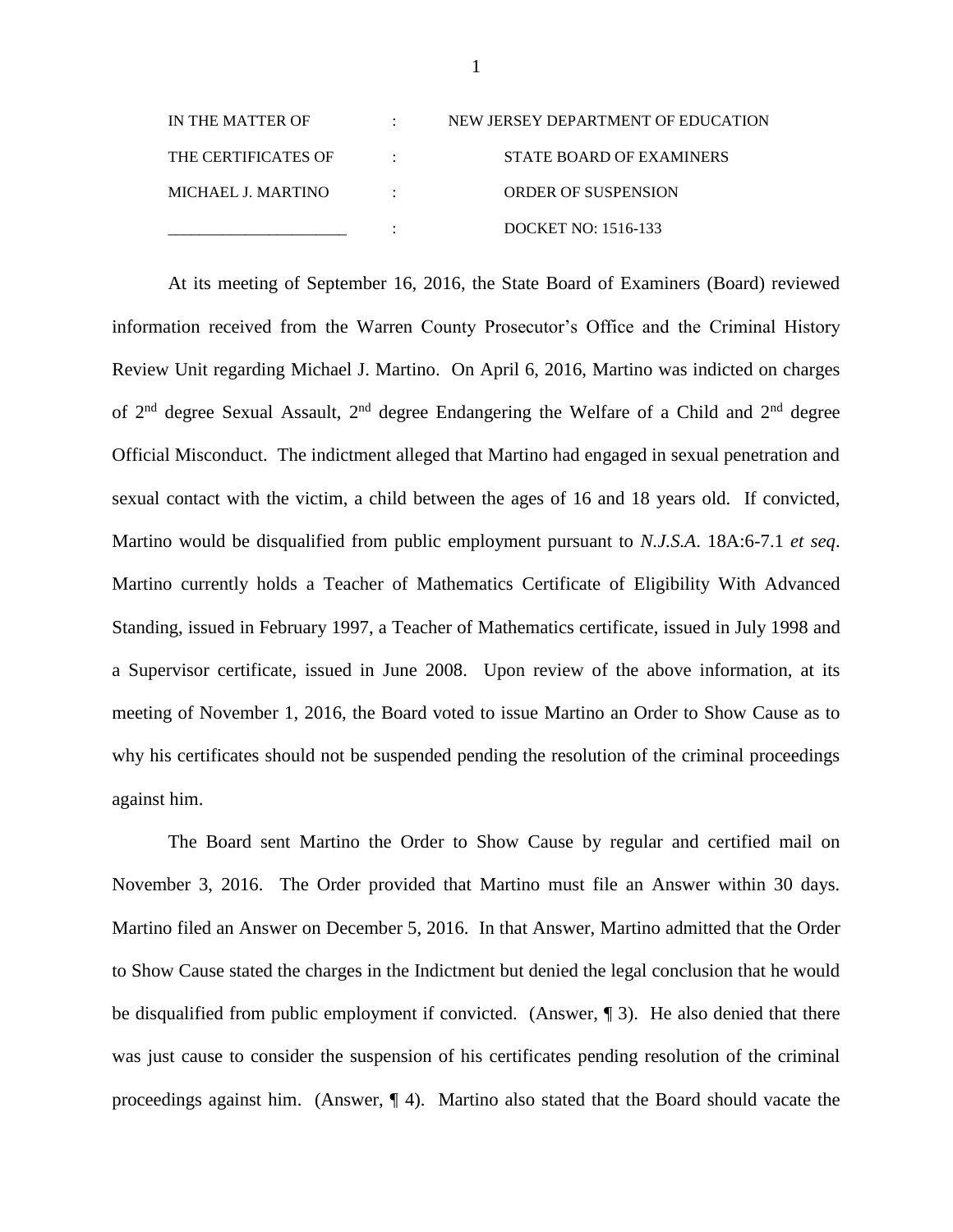Order to Show Cause or transfer the matter to the Office of Administrative Law for hearing. (Answer, ¶ 5). In addition to his Answer, Martino submitted a supplemental letter. In that letter, Martino stated that the pendency of the criminal charges should not result in the suspension of his certificates because: it would be unfair and premature as the Board could not know the outcome of the criminal litigation; he had left his teaching position as a result of the charges and could not likely return to teaching until the charges were resolved; and it would be an unfair form of punishment for him based on criminal charges that had not yet proved to be true. (Supplemental Letter, pp. 1-2). He also urged the Board to forgo suspending his certificates during the pendency of the criminal charges filed against him or, at the very least, afford him a hearing on the merits before imposing a suspension. (Supplemental Letter, p. 2).

Thereafter, pursuant to *N.J.A.C.* 6A:9B-4.6(e), on January 6, 2017, the Board sent Martino a hearing notice by regular and certified mail. The notice explained that it appeared that no material facts were in dispute. Thus, Martino was offered an opportunity to submit written arguments on the issue of whether the conduct addressed in the Order to Show Cause constituted conduct unbecoming a certificate holder, as well as arguments with regard to the appropriate sanction in the event that the Board found just cause to take action against his certificates. It also explained that upon review of the charges against him and the legal arguments tendered in his defense, the Board would determine if his offense warranted action against his certificates. Thereupon, the Board would also determine the appropriate sanction, if any. Martino was also offered the opportunity to appear before the Board to provide testimony on the sanction issue. Martino responded on February 2, 2017, stating that he wished to rely on his Answer and supplemental letter. Martino waived his right to appear before the Board.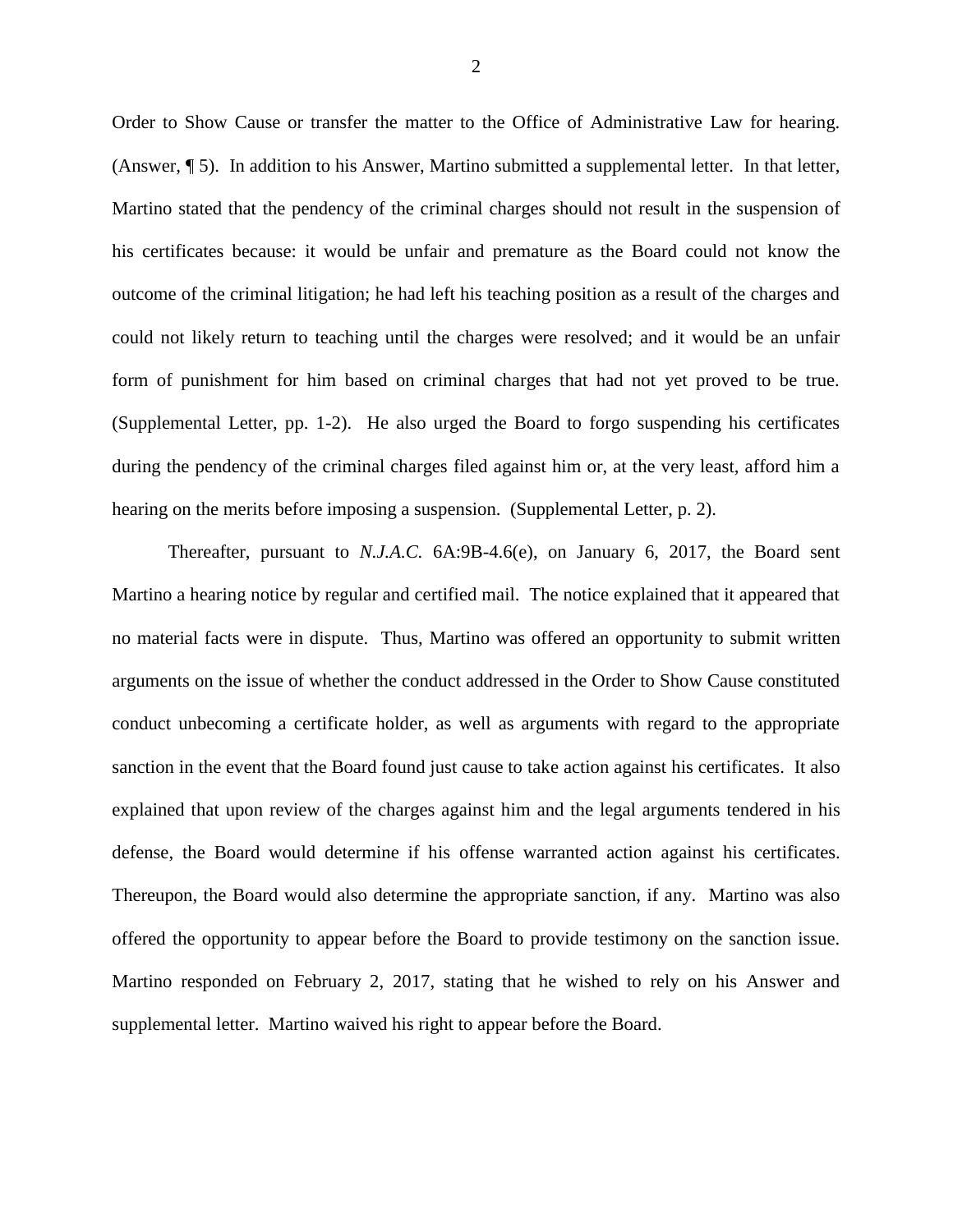The threshold issue before the Board in this matter, therefore, is whether Martino's indictment on charges of  $2<sup>nd</sup>$  degree Sexual Assault,  $2<sup>nd</sup>$  degree Endangering the Welfare of a Child and 2nd degree Official Misconduct justifies suspension of his certificates pending resolution of the criminal charges. At its meeting of April 6, 2017, the Board considered the allegations in the Order to Show Cause, Martino's Answer and his Supplemental Letter. The Board determined that no material facts related to Martino's offense were in dispute since he admitted that he had been indicted for the offenses charged. Thus, the Board determined that summary decision was appropriate in this matter. *N.J.A.C.* 6A:9B-4.6(h).

The Board must now determine whether Martino's conduct and charges, as set forth in the Order to Show Cause, represent just cause to act against his certificates pursuant to *N.J.A.C.* 6A:9B-4.4. The Board finds that they do.

The Board may revoke or suspend the certification of any certificate holder on the basis of demonstrated inefficiency, incapacity, conduct unbecoming a teacher or other just cause. *N.J.A.C.* 6A:9B-4.4. In enacting the Criminal History Review statute, *N.J.S.A*. 18A:6-7.1 *et seq.* in 1986*,* the Legislature sought to protect public school pupils from contact with individuals whom it deemed to be dangerous. Individuals convicted of crimes such as Sexual Assault, Endangering the Welfare of a Child and Official Misconduct fall squarely within this category. This strong legislative policy statement is in accord with the Commissioner's long-held belief that teachers must serve as role models for students. "Teachers… are professional employees to whom the people have entrusted the care and custody of ... school children. This heavy duty requires a degree of self-restraint and controlled behavior rarely requisite to other types of employment." *Tenure of Sammons*, 1972 *S.L.D.* 302, 321.